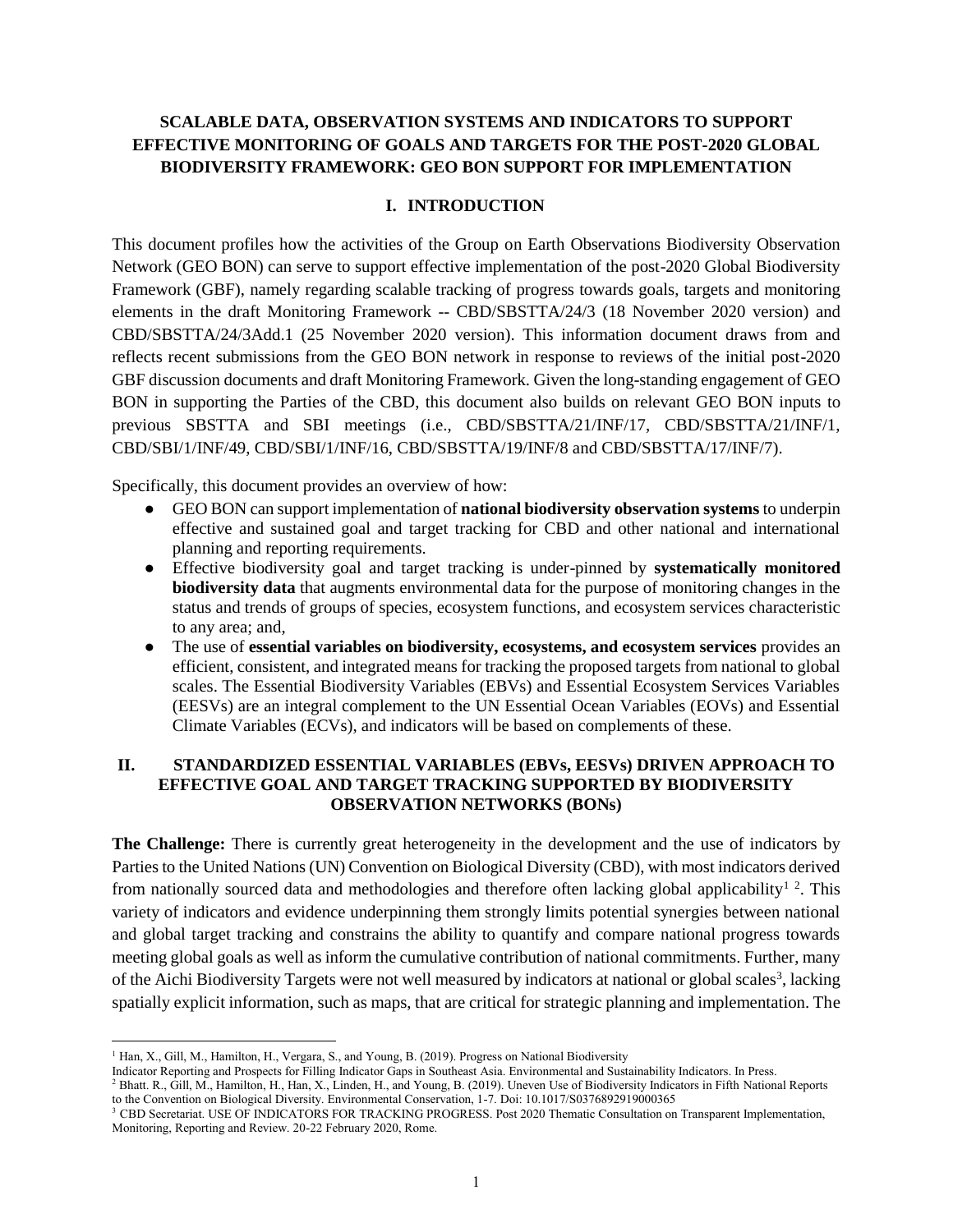timing is right for a new phase of monitoring approaches due to technology improvements like satellites, affordable genome sequencing, citizen science, autonomous vehicles, and others. To ensure that the new post-2020 Global Biodiversity Framework is adequately supported, reviewed and monitored, innovative approaches are needed that facilitate the powerful synergies possible between national and global planning, monitoring and review and between the various action and state-based targets<sup>4</sup>.

**Meeting the Challenge:** GEO BON operates as a global community of practice seeking to ensure best practices, interoperability and convergence of methods to address essential biodiversity and ecosystem services in an operational manner. It aims to improve the acquisition, coordination and delivery of enhanced biodiversity information for timely and effective conservation policy-making. Essential Biodiversity Variables (EBVs) and Essential Ecosystem Services Variables (EESVs), when used in combination with environmental and biological observations (e.g., EOV, ECV), provide a standard yet flexible framework that allows for the production of scalable indicators that can facilitate a more coherent means to support the implementation of the biodiversity monitoring framework from national to global scales<sup>5</sup>. GEO BON guides the design and implementation of national, regional and thematic Biodiversity Observation Networks (BONs) worldwide. Integrating EBVs and EESVs within well-designed BONs can directly underpin national implementation of the post-2020 Global Biodiversity Framework, and transform the capacity to detect, understand and predict biodiversity status and trends. The scalable nature of EBVs and EESVs and their derived indicators lend themselves well to the flexible implementation of a set of Headline, Component and Complementary Indicators that Parties can adopt and apply for national reporting and target tracking. Such an approach allows for the utilization of nationally held and/or globally disaggregated data and can facilitate more reliable aggregation to determine the contributions of national implementation to global targets. The open standards and methodology employed also reduce barriers to national implementation.

 $\overline{\phantom{a}}$ 

<sup>4</sup>CBD Secretariat. NATIONAL REPORTING. Post 2020 Thematic Consultation on Transparent Implementation, Monitoring, Reporting and Review. 20-22 February 2020, Rome.

<sup>5</sup> Pereira, H. M. et al. (2013). Essential Biodiversity Variables. Science 339, 277–278.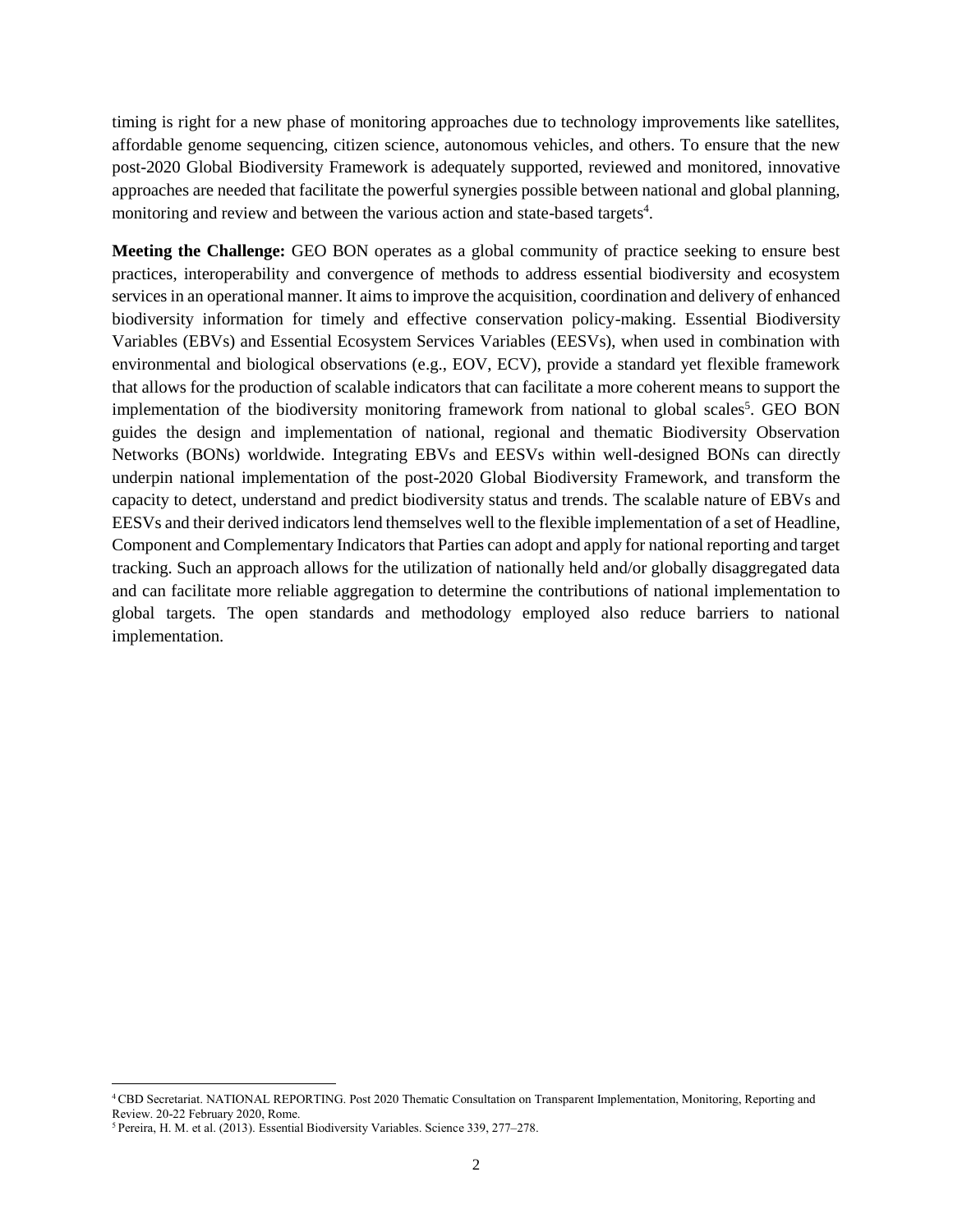#### **A. Institutional connectivity of GEO BON in biodiversity governance and data providers**

- 1. GEO BON connects biodiversity observation networks, monitoring organizations, and research institutes, including field and Earth observation (EO) scientists, to local, national, regional, and intergovernmental policy and assessment processes, such as CBD, Multilateral Environment Agreements (MEAs) and Intergovernmental Platform on Biodiversity and Ecosystem Services (IPBES). This is accomplished through a *user-driven design process for biodiversity observation networks*, with many established BONs operational at national, regional, and global scales. These BON's employ the EBV and EESV framework to ensure a *consistent, inter-operable and scalable approach to data and indicator production*.
- 2. The EBV and EESV frameworks brings datasets into an *open hierarchical methodology* that facilitates calculation of indicators to track progress against biodiversity goals and targets and *support decision-making at multiple scales*, from a range of underlying biodiversity and environmental datasets that follow globally adopted operating practices and standards (Figure 1).
- 3. The indicators supported by EBVs and EESVs are a part of and can *contribute to existing policy support initiatives and platforms* such as the Biodiversity Indicators Partnership (BIP), UN Biodiversity Lab, NBSAP Forum, and UN System of Environmental Economic Accounting (SEEA). Their fundamental attributes allow them to be *spatially scaled without introducing bias* – which is a key requirement for a more cohesive and comprehensive approach to the monitoring and reporting of national and global targets.
- 4. EBVs, EESVs and indicators based on them are developed at regional to global scales and are being operationalized as pilots at national scales (e.g., Ghana, Colombia, Uganda, Ecuador, Bolivia, Peru, Bahamas, Costa Rica, etc.). They are a complement to Essential Ocean Variables and Essential Climate Variables and use *flexible workflows that connect and integrate core primary data* to produce multiple decision-support outputs.



Figure 1. A cross-scale approach to global biodiversity monitoring with EBVs (Source: Navarro et al. 2017<sup>6</sup>)

 $\overline{\phantom{a}}$ <sup>6</sup> Navarro, L. M. et al. (2017). Monitoring biodiversity change through effective global coordination. Current opinion in environmental sustainability, 29, 158-169.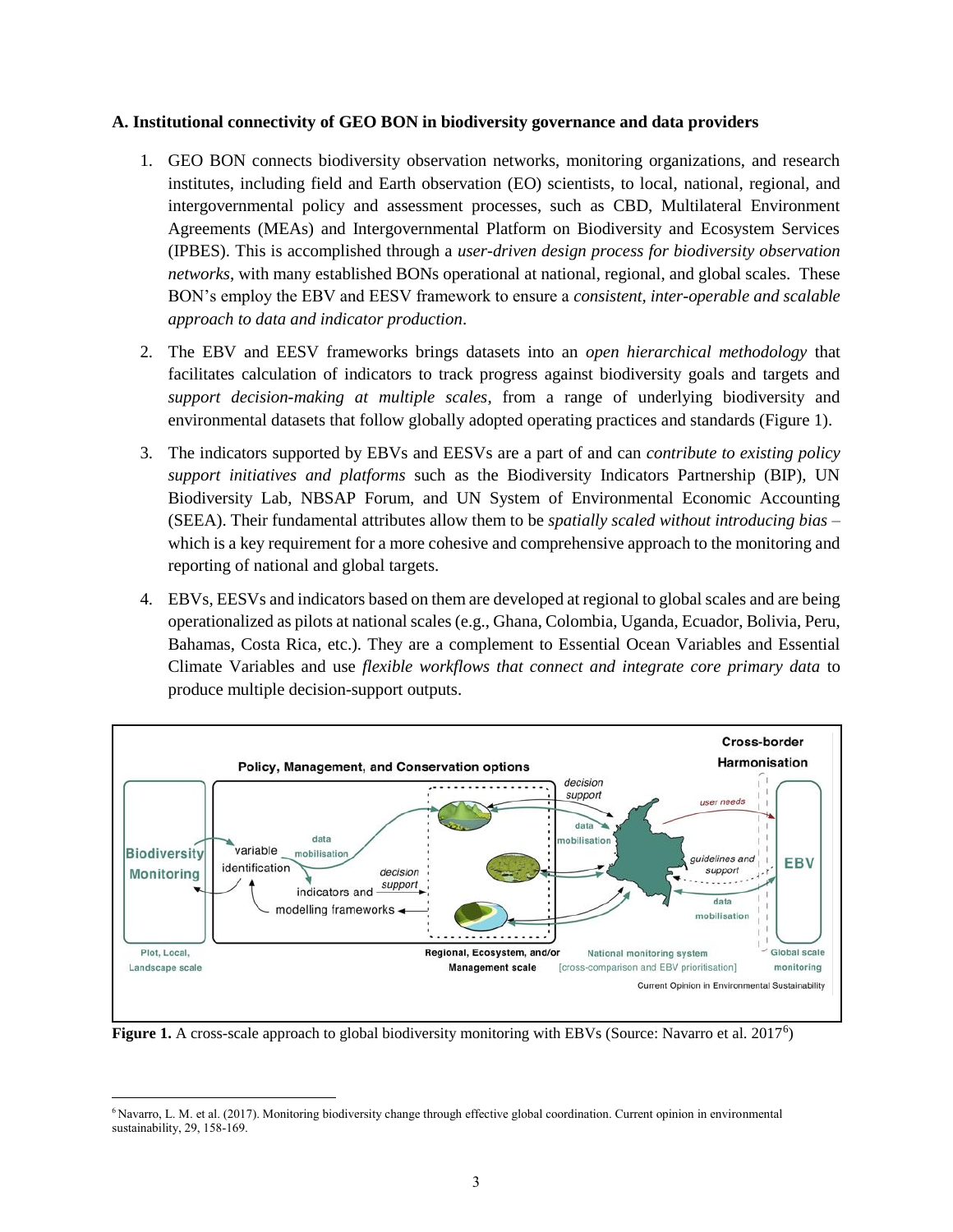#### **B. Added-value of EBV and EESV-based indicators for Post-2020 Global Biodiversity Framework**

#### *1. Data and indicators for CBD national and global strategic planning and reporting*

EBVs and EESVs can be part of the backbone for integrating CBD national planning and reporting mechanisms for many global goals and targets that require biological and socio-economic information as well as environmental observations already collected as physical, chemical, and geological Essential Climate Variables and Essential Ocean Variables. EBVs and EESVs can be easily aligned with stated goals and targets in the National Biodiversity Strategies and Action Plans (NBSAPs) to help track them. National Reports (NRs) could report the changing state and trend of different EBVs and EESVs used to set strategies and goals in the NBSAPs**.** National datasets for EBVs and EESVs reporting could be further used in global EBVs, EESVs and derived indicators to harmonize data and standards, improve the rigor of global models, and fill in the data gap through continuous cross-scale and cross-country exchange and validation (Figure 1). *EBV- and EESV-based indicators will facilitate more coherent and comparable national reporting and*  facilitate the ability for more reliable calculation and measurement of the contribution of national *commitments to global targets (Figure 2).*



**Figure 2.** Workflow of example EBV and EESV-based approach to developing indicators from primary data via standardized essential biodiversity variables in supporting the implementation of the CBD Global Biodiversity Framework by prioritizing actions and monitoring progress towards achieving goals and targets (Source: Kim et al. *in prep.*<sup>7</sup> ).

 $\overline{\phantom{a}}$ 

<sup>7</sup> Kim, H.J. et al. *In preparation.* Essential Biodiversity Variables and Essential Ecosystem Services Variables for Conservation Post-2020.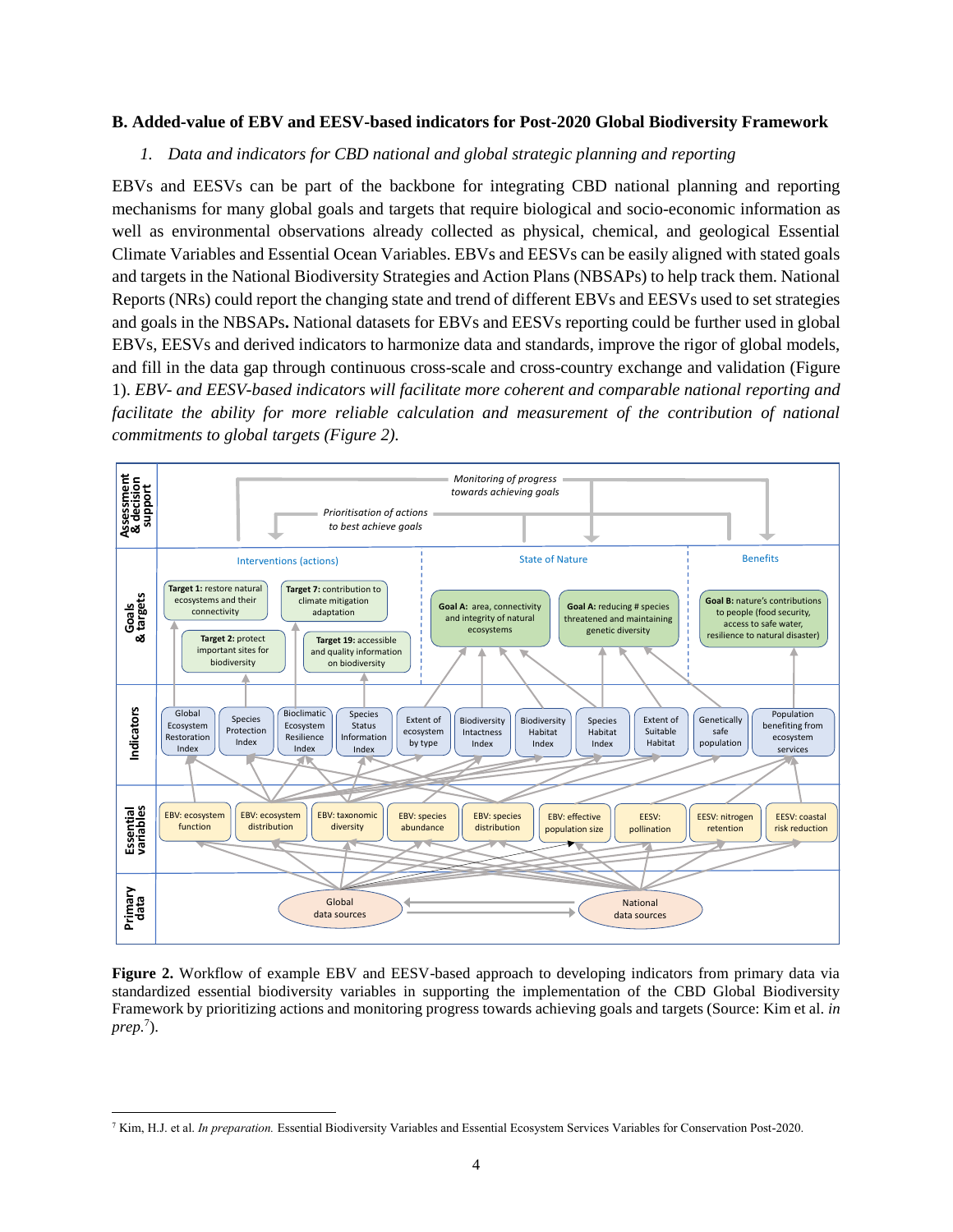### *2. Spatial comprehensiveness for actionable guidance on prioritization and monitoring*

Integrating remotely sensed and field-based data, modelling-based EBVs and EESVs can be spatially complete, which allows for the generation of indicators with global coverage. With a more accurate and comparable accounting of biodiversity and ecosystem changes at any given location, *EBVs and EESVs can support spatially explicit prioritisation of potential actions to best achieve goals, as well as monitoring of actual progress towards achieving goals resulting from implemented actions (Figure 2).*

# *3. Complementary datasets for monitoring multiple goals and targets*

EBVs represent diverse levels and facets of organisms from genes to ecosystems and they can be used to derive indicators that inform multiple goals and targets consistently in a unified framework. The EBVs are a critical complement to monitoring data that focus on physical, chemical, and geological status and trends of the environment, and which are often used as a proxy to infer or forecast biological changes. The EESVs, being developed as a complementary extension to the EBVs, represent core variables for assessing key changes in ecosystem services -- the benefits nature provides to people. The employment of common underpinning EBV and EESV datasets across multiple indicators also allows assessment of interactions and dependencies between targets and goals beyond merely monitoring their progress. *Deployment of EBVs and EESVs as a structural component to national biodiversity and ecosystem services observation systems and for the generation of indicators greatly simplifies data collation and indicator production, leading to efficiencies in data reporting and analytics (Figure 2).*

*4. Scalability of indicators for use from sub-national to global scale*

*EBVs and EESVs are spatially explicit and, by definition, scalable from sub-national to national to regional and global scales, thereby allowing for consistent target tracking at all scales.* In situ (field-based) data at more local scales can also be used to progressively validate and calibrate predictions derived from globalscale modelling (Figure 1).

**C. List of CBD-endorsed indicators developed via GEO BON based on the EBV concept**<sup>8</sup> . These indicators incorporate data on biodiversity, and should be used in the context of concurrent environmental observations, specifically Essential Climate Variables and Essential Ocean Variables, as appropriate. (Additionally available EBV-based indicators submitted to SBSTTA24 peer review in **Annex 1**).

- **1.** Bioclimatic Ecosystem Resilience Index
- 2. Biodiversity Habitat Index
- 3. Biodiversity Intactness Index
- 4. Protected Area Connectedness Index
- 5. Protected Area Representativeness Index
- 6. Species Habitat Index
- 7. Species Protection Index
- 8. Species Status Information Index

 $\overline{\phantom{a}}$ <sup>8</sup> GEO BON (2015) Global Biodiversity Change Indicators. Version 1.2. Group on Earth Observations Biodiversity Observation Network Secretariat. Leipzig, 20 pages. [doi: 10.978.39817938/19](https://www.geobon.org/downloads/biodiversity-monitoring/technical-reports/GEOBON/2015/GBCI-Version1.2-low.pdf)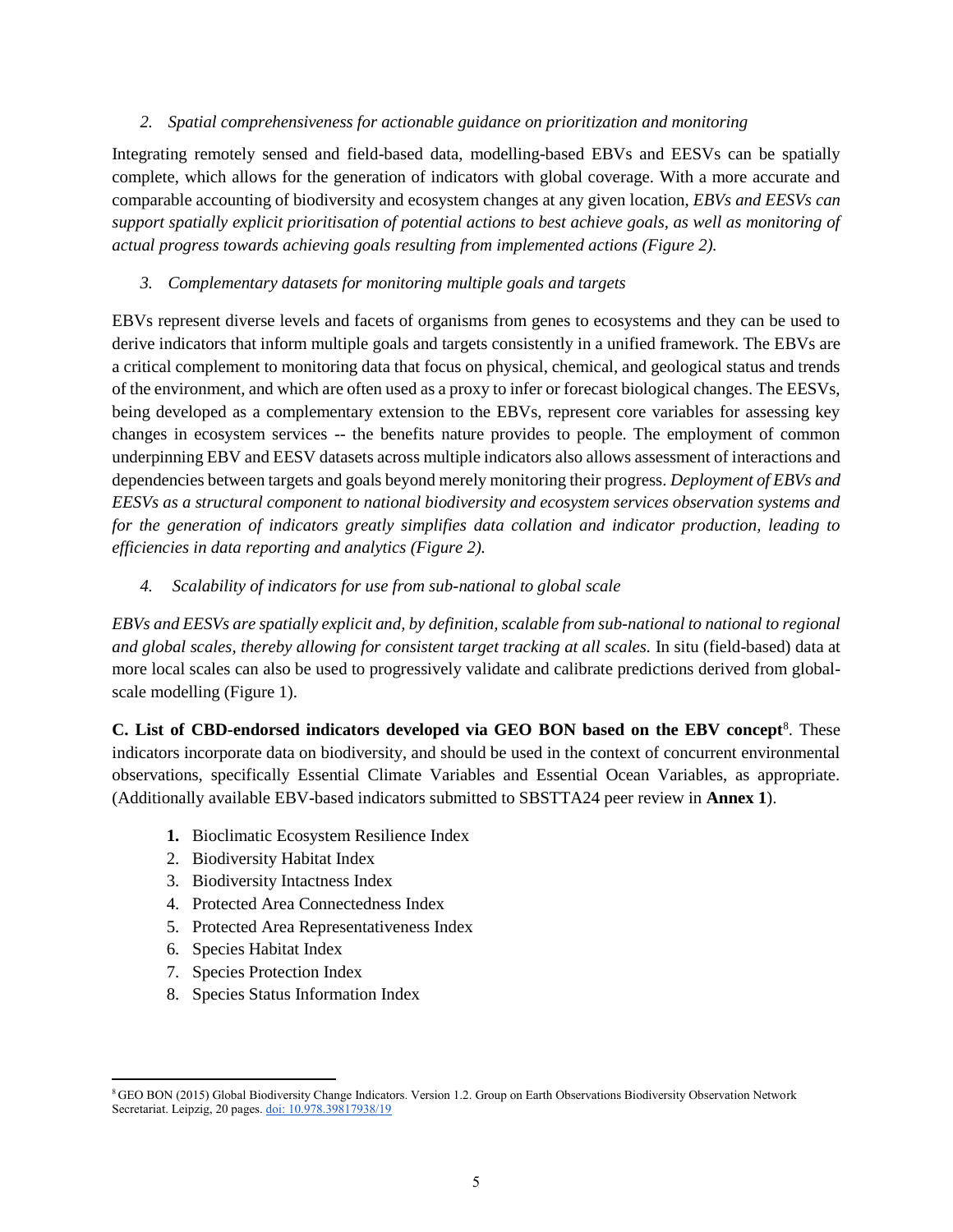## **III. PROPOSED GEO BON SUPPORT FOR IMPLEMENTATION OF THE POST-2020 GLOBAL BIODIVERSITY FRAMEWORK**

Effective tracking of global and national targets is dependent on information and indicators that are fit-forpurpose, nationally and globally representative and comparable, and scalable. The measurement of global biodiversity status and trends has largely remained spatially, temporally and taxonomically limited, constraining the effective tracking of target progress and the timely and effective support for conservation decisions. Through connecting and convening scientists and organizations involved in biodiversity observation and prediction worldwide around the shared goal of effective biodiversity information, GEO BON will provide support for the Framework implementation in four major ways:

### **A. Establishment and support of a global network of biodiversity observation systems**

GEO BON is deploying a flexible but systematic approach to increasing the capacity of biodiversity observations<sup>9</sup> through the establishment of user-driven national (i.e., Colombia, China, France, Bahamas, etc.), regional (i.e. Arctic, Tropical-Andes, Asia-Pacific, Americas) and thematic (e.g. marine, freshwater, soil, etc.) BONs. The continued deployment of operational Biodiversity Observation Networks, particularly at national scales, will serve to underpin and sustain effective target tracking through the provision of credible biodiversity data for fit-for-purpose indicators. GEO BON is ready to support Parties to the CBD in establishment of new national BONs through the provision of expert technical and scientific guidance, the sharing of experiences from existing BONs, the structuring of observation network design via a BON Design Manual and the provision of best-use tools and technologies for more efficient and powerful biodiversity monitoring.

## **B. Production, delivery and guidance around existing CBD-endorsed GEO BON indicators**

Several indicators that leverage Essential Biodiversity Variables (EBVs) and Essential Ecosystem Services Variables (EESVs) have been developed under the auspices of GEO BON and are proposed as headline or component indicators are recognized as key information sources by the CBD. In partnership with the indicator-providing partner institutions GEO BON will help support the ongoing access to indicator information and associated workflows and provide guidance around the interpretation and national updating of indicators. GEO BON is ready to provide assistance to all parties for their effective use of GEO BON indicators.

## **C. Support the advancement of currently not yet fully developed or operational headline indicators**

Headline indicators for several goals and targets are currently considered not fully developed or operational. These are possible indicators which could be used to measure the goal or target that require additional research to fully operationalize the indicator. Examples proposed headline indicators include "A.0.5 The proportion of populations maintained within species"<sup>10</sup>, "B.0.2 Value of all final ecosystem services (Gross Ecosystem Product)", "19.0.1 Biodiversity information index". Other indicators such as "A.0.1 Extent of selected natural ecosystems" may benefit from further refinement regarding the remote sensing- and model-

 $\overline{\phantom{a}}$ <sup>9</sup> Pereira, H.M., Navarro, L.M, and Martins, I.S. (2012). Global Biodiversity Change: The Bad, the Good and the Unknown. Annual Review of Environment and Resources 2012 37:1, 25-50

<sup>&</sup>lt;sup>10</sup> UNEP/CBD/SBSTTA/24/3/INF/XX "Genetic diversity in the post-2020 Global Biodiversity Framework: scientific and technical support for revised genetic diversity goals, targets and indicators for all species (wild and domestic)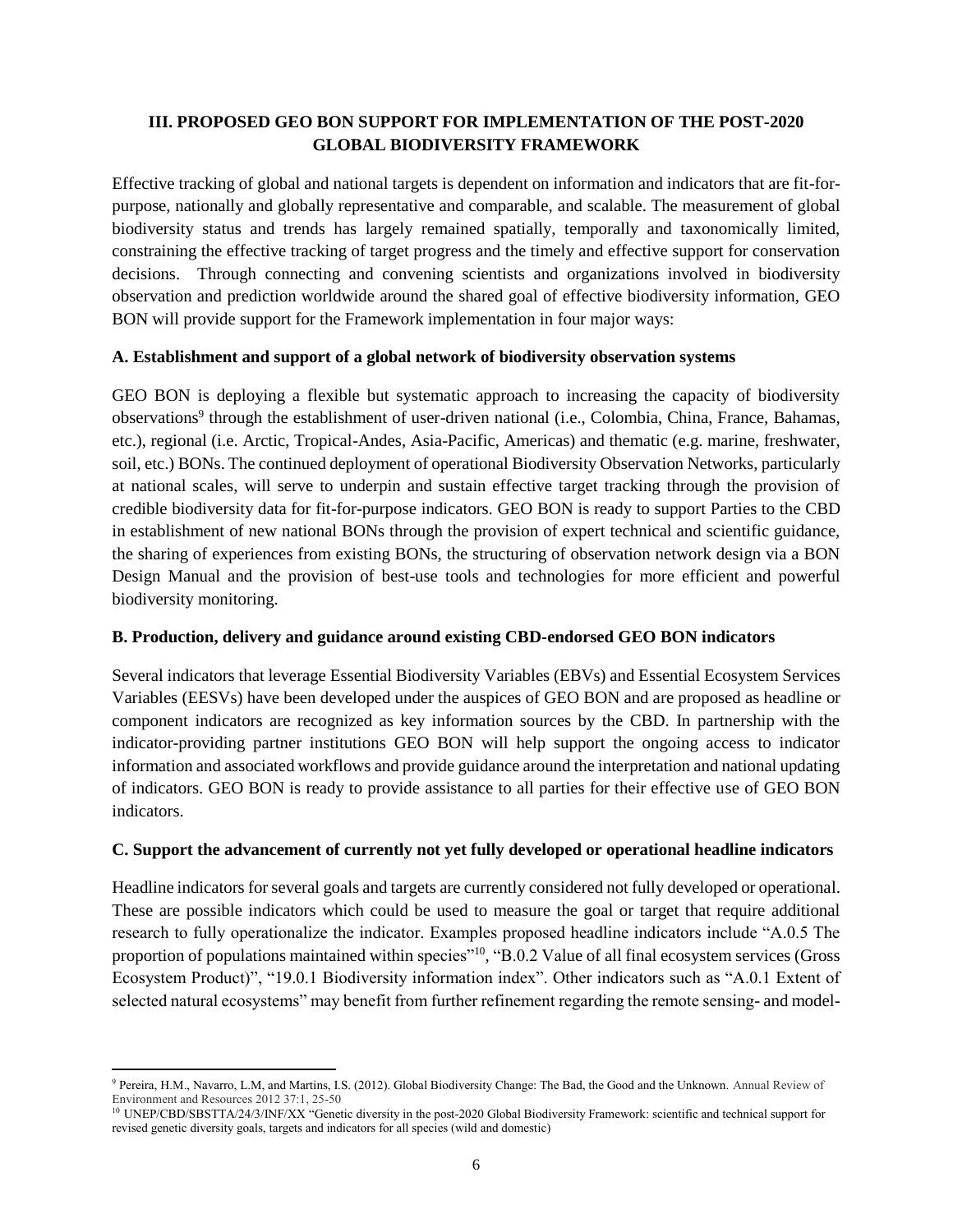based capture of select ecosystems. Through its global expert community GEO BON is committed to aid the further development of these indicators, in support of the proposed CBD technical expert group.

# **D. Capacity building webinars to guide effective implementation of the post-2020 Global Biodiversity Framework**

Analysis of the failure to achieve the Aichi Biodiversity Targets has identified a number of deficiencies. Parties to the CBD have struggled, in many cases, to easily and effectively track and guide progress to national targets due to their limited access to user-friendly indicator methodologies and the reliable data needed for these indicators<sup>11</sup>. The current monitoring framework proposal for the post-2020 Global Biodiversity Framework addresses some of these challenges by providing guidance so that Parties can easily identify appropriate indicators (i.e., Headline, Component and Detailed Indicators) for the different targets. However, further guidance will be needed for the production, delivery and use of biodiversity indicators<sup>12</sup>.

Perhaps the most significant failing has been regarding the lack of implementation support and enabling conditions at the national scale, particularly the implementation of data-to-indicator workflows that help monitor the impact of conservation actions in target achievements. The GEO BON network, comprising over 200 organizations and over 1500 experts on the delivery of effective biodiversity observations, will work with the CBD to support Parties with this need<sup>13</sup>.

GEO BON, in partnership with the Secretariat of the Convention on Biological Diversity, is offering a series of webinars that focus on technical aspects of implementation of the post-2020 monitoring framework on interrelated themes including:

- Support the interpretation and use of existing GEO BON indicator products;
- Utilize existing indicator methodologies and underlying data for the sustained production of national scale indicators;
- Co-design how to scale indicators for seamless tracking of national to global targets;
- Leverage the outputs of the UN System of Economic and Environmental Accounting's Experimental Ecosystem Accounts for tracking ecosystem-based targets;
- Use indicators in conjunction with simple decision support tools to develop and prioritize actions needed to achieve targets effectively and efficiently; and,
- Design new or enhance existing biodiversity observation systems to ensure continual production of relevant data for detecting, understanding and predicting biodiversity status and trends.

<sup>12</sup> UNEP/CBD/SBSTTA/24/3/INF/16

 $\overline{\phantom{a}}$ 

<sup>&</sup>lt;sup>11</sup> Xu, H., Cao, Y., Yu, D., Cao, M., He, Y., Gill, M., and Pereira, H. (2021). Ensuring effective implementation of the post-2020 global biodiversity targets. Nature Ecology & Evolution. DOI: 10.1038/s41559-020-01375-y

<sup>13</sup> UNEP/CBD/SBI/3/Add2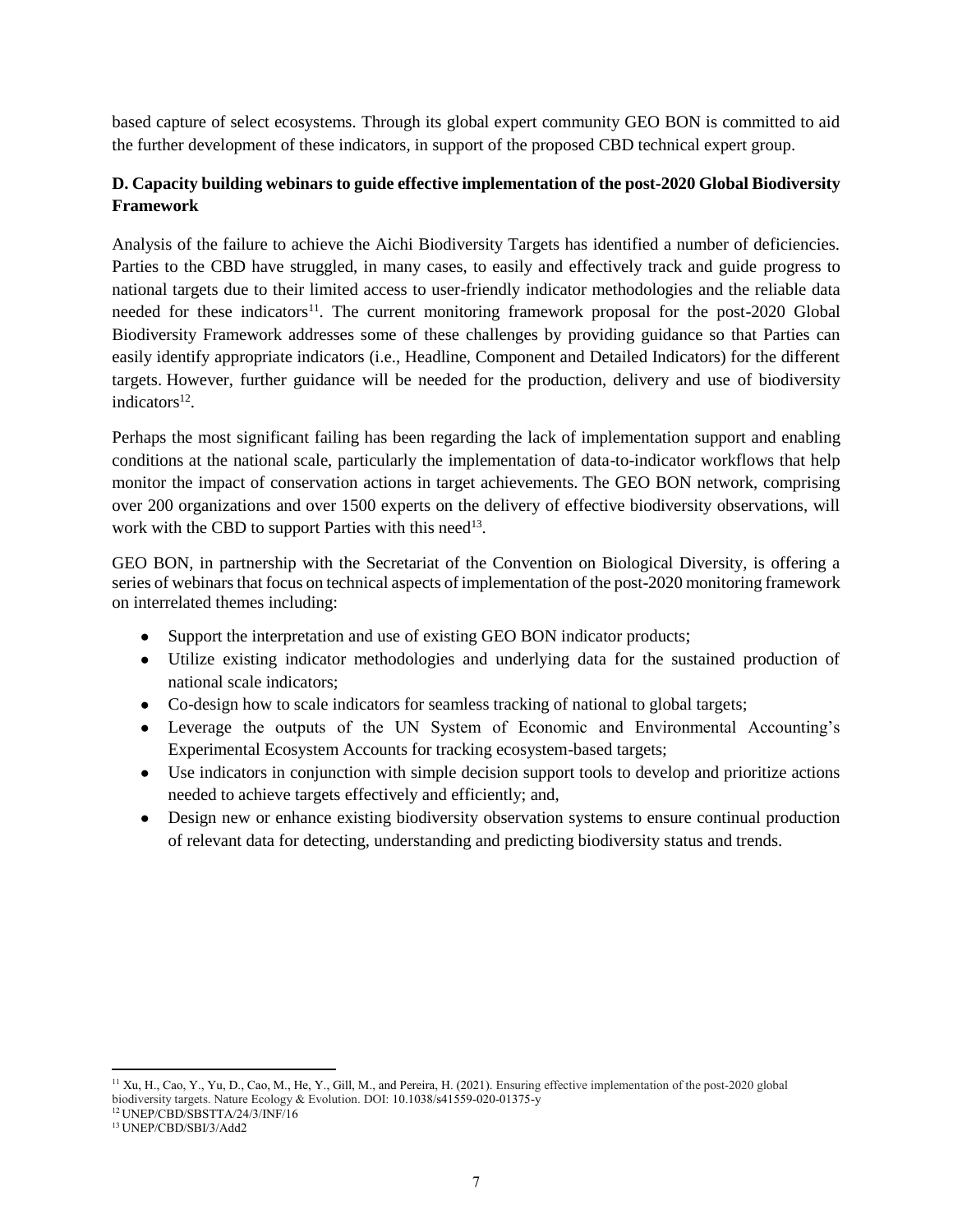**Annex 1. EBVs, EESVs and their derived indicators for monitoring elements of the draft goals**. EBVs and EESVs can be underlying datasets for deriving a range of indicators to inform the Global Biodiversity Framework. This list includes those EBVs, EESVs and their derived indicators that currently exist or are in active development. The indicators range from relatively simple derivations of EBVs and EESVs to composite indices that combine one or more EBVs and EESVs with a range of ancillary information including the EOVs and ECVs (submitted in response to SBSTTA24 Peer Review).

| <b>Components of</b><br>the draft Goals                                                                       | <b>Goal Monitoring</b><br><b>Elements</b>                                                                                                                                                                          | <b>Indicator</b><br>name                                                                                                        | <b>Responsible</b><br><b>Institution</b><br>for the<br>indicator                                     | <b>Time</b><br>series and<br>frequency<br>of updates | <b>Key literature</b>                                                                                                                                                                                    |
|---------------------------------------------------------------------------------------------------------------|--------------------------------------------------------------------------------------------------------------------------------------------------------------------------------------------------------------------|---------------------------------------------------------------------------------------------------------------------------------|------------------------------------------------------------------------------------------------------|------------------------------------------------------|----------------------------------------------------------------------------------------------------------------------------------------------------------------------------------------------------------|
| GA1. Increased<br>extent of natural<br>ecosystems<br>(terrestrial,<br>freshwater and<br>marine<br>ecosystems) | Trends in area of forest<br>ecosystems<br>Trends in area of other<br>terrestrial ecosystems<br>Trends in area of<br>mangroves<br>Trends in area of other<br>marine and coastal<br>ecosystems<br>Trends in wetlands | Extents/areas of iDiv<br>59 standardized<br>ecosystem types (casten.meyer<br>globally                                           | <b>Carsten Meyer</b><br>@idiv.de)                                                                    | 1992-2018.<br>annually                               | Remelgado & Meyer<br>(in review)<br>(https://portal.geobon<br>.org/ebv-<br>$detail$ ?id=10)                                                                                                              |
| GA1. Increased<br>extent of natural<br>ecosystems<br>(terrestrial,<br>freshwater and<br>marine<br>ecosystems) | Trends in area of forest<br>ecosystems<br>Trends in area of other<br>terrestrial ecosystems                                                                                                                        | Biodiversity<br><b>Habitat Index</b><br>(BHI)                                                                                   | <b>CSIRO</b>                                                                                         | 2005-2015,                                           | Hoskins et al 2020<br>every 5 years (https://doi.org/10.10<br>16/j.envsoft.2020.104<br>806)                                                                                                              |
| GA1. Increased<br>extent of natural<br>ecosystems<br>(terrestrial,<br>freshwater and<br>marine<br>ecosystems) | Trends in area of other<br>marine and coastal<br>systems                                                                                                                                                           | Kelp canopy<br>extent. Spatial<br>coverage<br>primarily US<br>west coast,<br>gradually<br>expanding,<br>eventually to<br>global | SBC-LTER,<br>KEEP,<br>Zooniverse, &<br>Kyle<br>Cavanaugh<br>(kcavanaugh@<br>geog.ucla.edu)           |                                                      | 1984-present Bell, T. W. et al.<br>2020<br>$(\frac{https://doi.org/10.10}{https://doi.org/10.10})$<br>16/j.rse.2018.06.039)<br>Cavanaugh et al.<br>2010<br>(https://www.kelpeco<br>systems.org/)         |
| GA1. Increased<br>extent of natural<br>ecosystems<br>(terrestrial,<br>freshwater and<br>marine<br>ecosystems) | Trends in area of other<br>marine and coastal<br>systems                                                                                                                                                           | Seascape<br>Ecosystem<br>Distribution                                                                                           | <b>Oregon State</b><br>University<br>Maria<br>Kavanaugh<br>(maria.kavanau<br>gh@oregonstat<br>e.edu) |                                                      | 2002-present Kavanaugh et al.<br>2014<br>$(\frac{http://dx.doi.org/10.1}{http://dx.doi.org/10.1})$<br>016/j.pocean.2013.10<br>.013)<br>Kavanaugh et al.<br>2016<br>(doi:10.1093/icesims/<br>$f$ sw $086$ |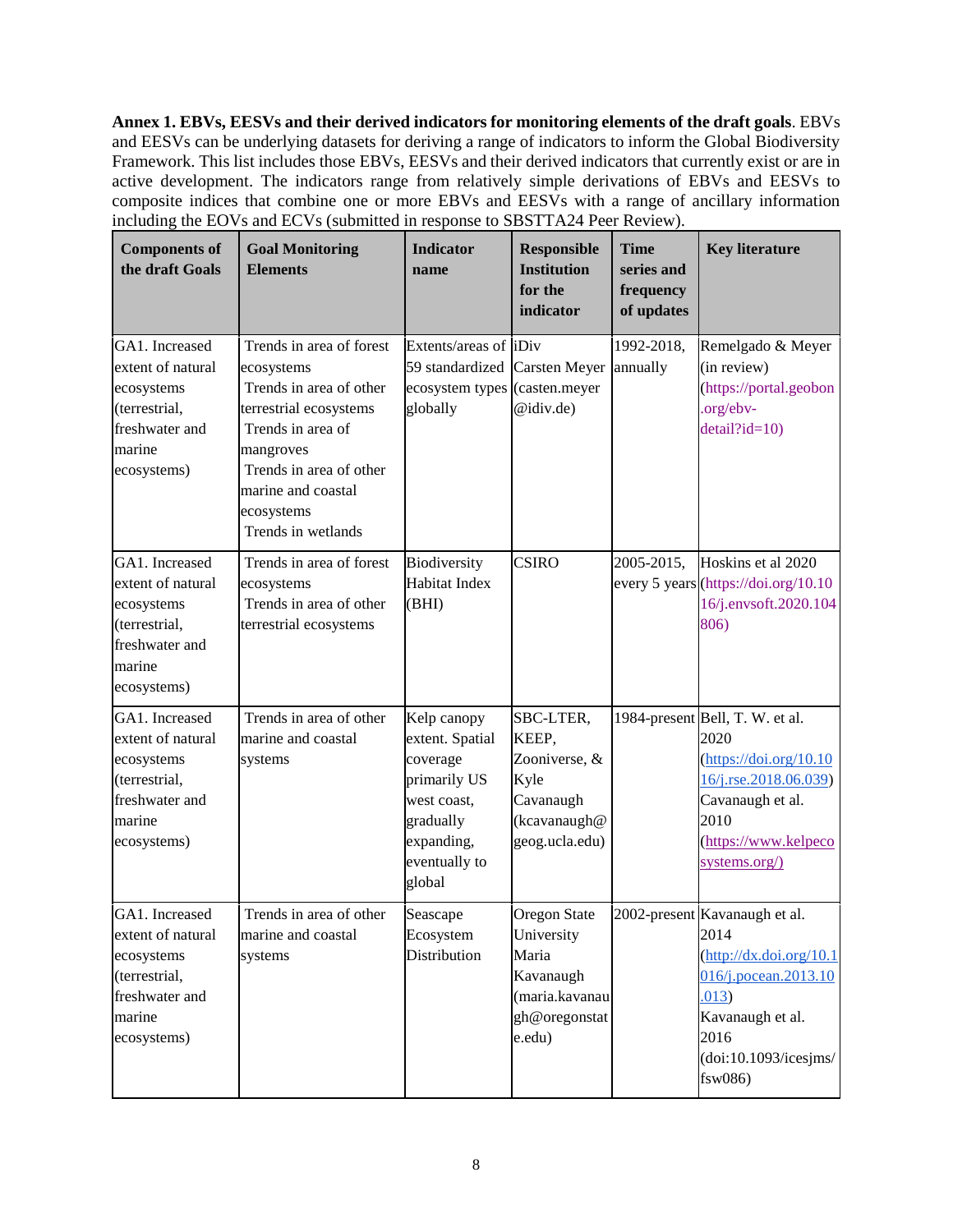| <b>Components of</b><br>the draft Goals                                                                       | <b>Goal Monitoring</b><br><b>Elements</b>                                                                                                                                                                                             | <b>Indicator</b><br>name                                              | <b>Responsible</b><br><b>Institution</b><br>for the<br>indicator                                                 | <b>Time</b><br>series and<br>frequency<br>of updates | <b>Key literature</b>                                                                                                                                                               |
|---------------------------------------------------------------------------------------------------------------|---------------------------------------------------------------------------------------------------------------------------------------------------------------------------------------------------------------------------------------|-----------------------------------------------------------------------|------------------------------------------------------------------------------------------------------------------|------------------------------------------------------|-------------------------------------------------------------------------------------------------------------------------------------------------------------------------------------|
|                                                                                                               |                                                                                                                                                                                                                                       |                                                                       |                                                                                                                  |                                                      | Kavanaugh et al.<br>2018<br>$(\frac{https://doi.org/10.33}{https://doi.org/10.33})$<br>89/fmars.2018.00130                                                                          |
| GA1. Increased<br>extent of natural<br>ecosystems<br>(terrestrial,<br>freshwater and<br>marine<br>ecosystems) |                                                                                                                                                                                                                                       | Live Cover via<br>Vegetation<br>Continuous<br>Fields                  | <b>NASA</b>                                                                                                      | annually                                             | 2000-present https://lpdaac.usgs.go<br>v/products/mod44bv0<br>06/                                                                                                                   |
| GA1. Increased<br>extent of natural<br>ecosystems<br>(terrestrial,<br>freshwater and<br>marine<br>ecosystems) | Trends in area of forest<br>ecosystem                                                                                                                                                                                                 | Forest<br>distribution<br>(presence and<br>absence;<br>fragmentation) | Temple<br>University<br>Victor<br>Gutierrez<br>(tug61163@te<br>mple.edu)                                         | 2000-2018                                            | R-package to derive<br>EBV on forest<br>distribution using<br>data from Hansen et<br>al 2013 (DOI:<br>10.1126/science.1244<br>693)                                                  |
| GA1. Increased<br>extent of natural<br>ecosystems<br>(terrestrial,<br>freshwater and<br>marine<br>ecosystems) |                                                                                                                                                                                                                                       | Ecosystem live<br>cover                                               | Temple<br>University<br>Victor<br>Gutierrez<br>(tug61163@te<br>mple.edu)                                         | 2000-2015                                            | R-package to derive<br>EBV on tree cover<br>using data from<br>Sexton et al.<br>$(\frac{https://doi.org/10.10}{https://doi.org/10.10})$<br>80/17538947.2013.78<br>6146)             |
| GA2. Ecosystem<br>Integrity and<br>connectivity<br>(terrestrial,<br>freshwater and<br>marine<br>ecosystems)   | Trend in the area of<br>degraded terrestrial<br>ecosystems restored<br>Trends in habitat<br>connectivity<br>Trend in the area of<br>degraded wetlands<br>restored<br>Trend in the area of<br>converted agricultural<br>lands restored | <b>GERI</b> - Global<br>Ecosystem<br>Restoration<br>Index             | iDiv - German Every 5<br>Centre for<br>Integrative<br>Biodiversity<br>Research<br>(nestor.fernand<br>ez@idiv.de) | years                                                | Torres et al. 2018<br>$(\frac{https://doi.org/10.109}{https://doi.org/10.109})$<br>/rstb.2017.0433)<br>Fernández et al. 2020<br>(DOI:<br>https://dx.doi.org/10.<br>978.39817938/57) |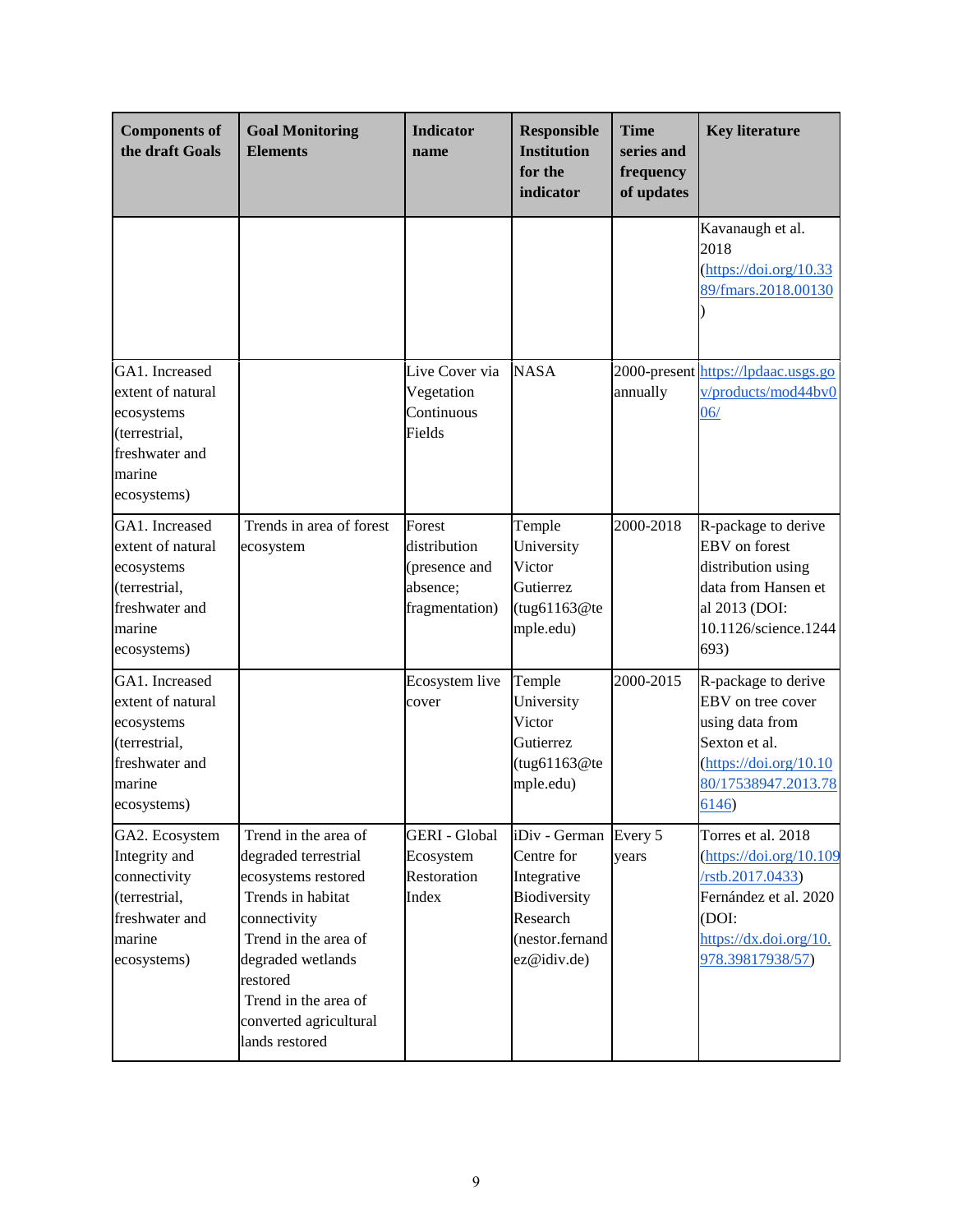| <b>Components of</b><br>the draft Goals                                                                     | <b>Goal Monitoring</b><br><b>Elements</b>                                                                                                                                                                                                     | <b>Indicator</b><br>name                                      | <b>Responsible</b><br><b>Institution</b><br>for the<br>indicator                              | <b>Time</b><br>series and<br>frequency<br>of updates | <b>Key literature</b>                                                                                                                                                                                                   |
|-------------------------------------------------------------------------------------------------------------|-----------------------------------------------------------------------------------------------------------------------------------------------------------------------------------------------------------------------------------------------|---------------------------------------------------------------|-----------------------------------------------------------------------------------------------|------------------------------------------------------|-------------------------------------------------------------------------------------------------------------------------------------------------------------------------------------------------------------------------|
| GA2. Ecosystem<br>Integrity and<br>connectivity<br>(terrestrial,<br>freshwater and<br>marine<br>ecosystems) | Trends in<br>fragmentation and<br>quality of forest<br>ecosystems<br>Trends in<br>fragmentation and<br>quality of dry and sub-<br>humid lands, grasslands<br>and other terrestrial<br>ecosystems<br>Trends in integrity for<br>all ecosystems | Biodiversity<br>Habitat Index<br>(BHI)                        | <b>CSIRO</b>                                                                                  | 2005-2015,                                           | Hoskins et al 2020<br>every 5 years (https://doi.org/10.10<br>16/j.envsoft.2020.104<br>806)                                                                                                                             |
| GA2. Ecosystem<br>Integrity and<br>connectivity<br>(terrestrial,<br>freshwater and<br>marine<br>ecosystems) | Trends in<br>fragmentation and<br>quality of forest<br>ecosystems<br>Trends in<br>fragmentation and<br>quality of dry and sub-<br>humid lands, grasslands<br>and other terrestrial<br>ecosystems<br>Trends in integrity for<br>all ecosystems | <b>Bioclimatic</b><br>Ecosystem<br>Resilience Index<br>(BERI) | <b>CSIRO</b>                                                                                  | 2005-2015,                                           | Ferrier et al 2020<br>every 5 years (https://doi.org/10.10<br>16/j.ecolind.2020.106<br>554)                                                                                                                             |
| GA2. Ecosystem<br>Integrity and<br>connectivity<br>(terrestrial,<br>freshwater and<br>marine<br>ecosystems) | Trends in fragmentation<br>and quality of other<br>marine and coastal<br>systems                                                                                                                                                              | Phytoplankton<br>functional types<br>and size<br>distribution | Oregon State<br>University<br>Maria<br>Kavanaugh<br>(maria.kavanau<br>gh@oregonstat<br>e.edu) |                                                      | Kostadinov et al 2009<br>$(\frac{https://doi.org/10.10}{https://doi.org/10.10})$<br>29/2009JC005303)                                                                                                                    |
| GA2. Ecosystem<br>Integrity and<br>connectivity<br>(terrestrial,<br>freshwater and<br>marine<br>ecosystems) | Trends in fragmentation<br>and quality of inland<br>waters                                                                                                                                                                                    | <b>Algal Blooms</b>                                           | <b>PBL</b><br>Jan Janse<br>(Jan.Janse@pb<br>1.n1)                                             | 2015(-2070)                                          | (1900-)1970-Beusen et al. 2015<br>(http://www.geosci-<br>model-<br>dev.net/8/4045/2015/)<br>Janssen et al. 2019<br>$(\frac{https://doi.org/10.10}{https://doi.org/10.10})$<br>16/j.cosust.2018.09.0<br>$\underline{01}$ |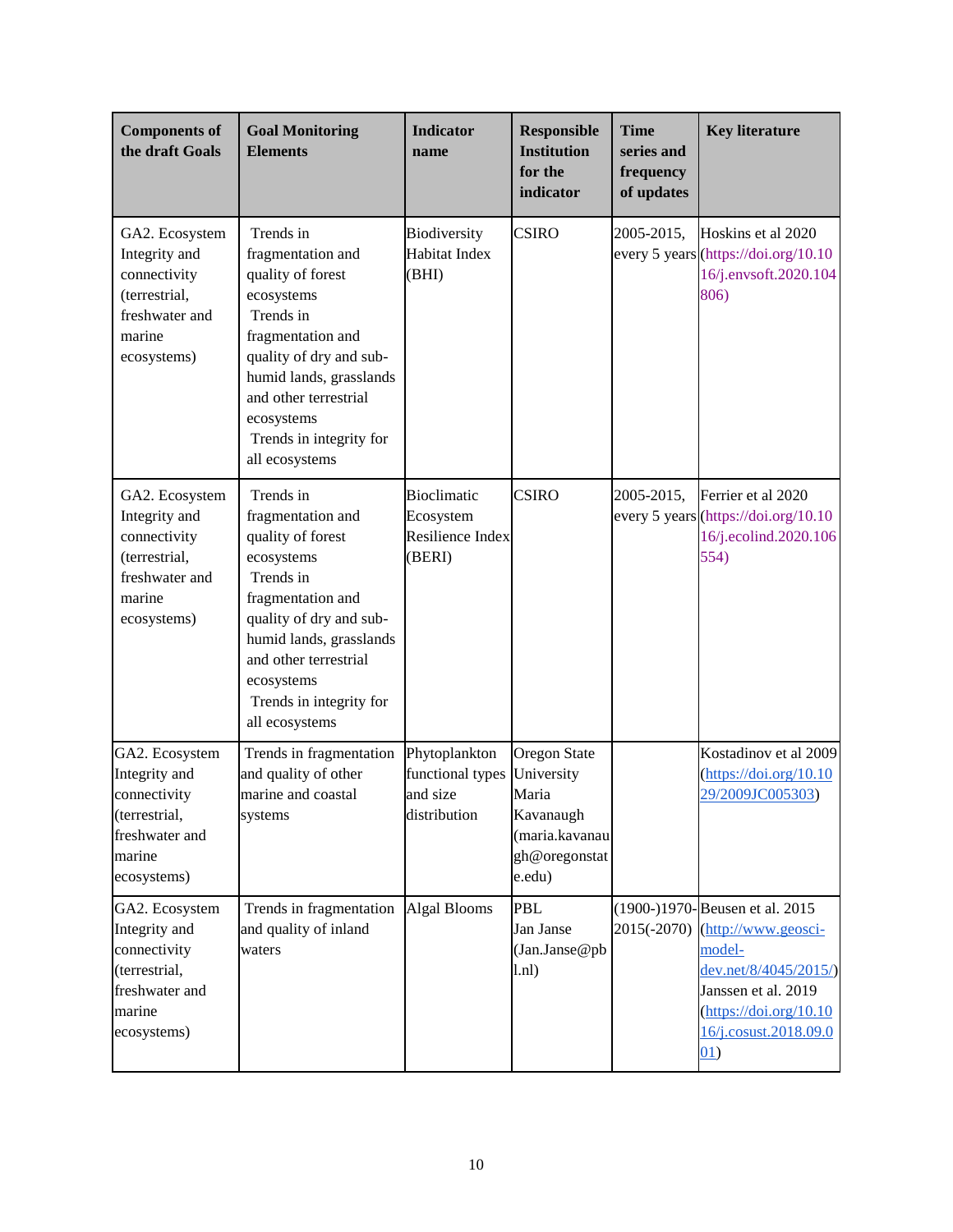| <b>Components of</b><br>the draft Goals                                                                     | <b>Goal Monitoring</b><br><b>Elements</b>                                                                                                                                                  | <b>Indicator</b><br>name                                                                                                             | <b>Responsible</b><br><b>Institution</b><br>for the<br>indicator                  | <b>Time</b><br>series and<br>frequency<br>of updates | <b>Key literature</b>                                                                                                                                                                                                            |
|-------------------------------------------------------------------------------------------------------------|--------------------------------------------------------------------------------------------------------------------------------------------------------------------------------------------|--------------------------------------------------------------------------------------------------------------------------------------|-----------------------------------------------------------------------------------|------------------------------------------------------|----------------------------------------------------------------------------------------------------------------------------------------------------------------------------------------------------------------------------------|
| GA2. Ecosystem<br>Integrity and<br>connectivity<br>(terrestrial,<br>freshwater and<br>marine<br>ecosystems) |                                                                                                                                                                                            | Productivity<br>Seasonality                                                                                                          | Clark<br>University<br>Florencia<br>Sangermano<br>(fsangermano<br>@clarku.edu)    | 2001-2019<br>annually                                | Eastman et al. 2013<br>$(\frac{https://doi.org/10.33}{https://doi.org/10.33})$<br>90/rs5104799)<br>Eastman et al. 2009<br>(htips://doi.org/10.10)<br>80/014311609027553<br><u>38</u> )                                           |
| GA2. Ecosystem<br>Integrity and<br>connectivity<br>(terrestrial,<br>freshwater and<br>marine<br>ecosystems) |                                                                                                                                                                                            | Net primary<br>production                                                                                                            | <b>UBC</b><br>William<br>Cheung<br>(w.cheung@oc<br>eans.ubc.ca)                   | 1981-2100                                            |                                                                                                                                                                                                                                  |
| GA2. Ecosystem<br>Integrity and<br>connectivity<br>(terrestrial,<br>freshwater and<br>marine<br>ecosystems) |                                                                                                                                                                                            | Distribution of<br>Ecosystem<br>Functional<br>Types;<br>Ecosystem<br>Functional<br>Diversity<br>[richness, rarity,<br>Shannon Index] | Virginia<br>University<br>Howard<br>Epstein<br>(hee2b@virgin<br>ia.edu)           | 2001-2020<br>(operational) 2013                      | Alcaraz-Segura et al.<br>$(\frac{https://doi.org/10.33}{https://doi.org/10.33})$<br>90/rs5010127)<br>Paruelo et al. 2001<br>$(\frac{https://doi.org/10.10}{https://doi.org/10.10})$<br>07/s10021-001-0037-<br>9)                 |
| GA2. Ecosystem<br>Integrity and<br>connectivity<br>(terrestrial,<br>freshwater and<br>marine<br>ecosystems) | Trends in fragmentation<br>and quality of forest<br>ecosystems<br>Trends in fragmentation<br>and quality of dry and<br>sub-humid lands,<br>grasslands, and other<br>terrestrial ecosystems | Relative<br>Magnitude of<br>Fragmentation<br>(forest) (RMF)                                                                          | University of<br>Amsterdam W.<br>Daniel Kissling<br>(wdkissling@g<br>mail.com)    | 1992-2018                                            | Naimi & Kissling<br>2020<br>(https://portal.geobon<br>$.org/ebv-detal?id=4)$<br>Naimi et al. 2019<br>$(\frac{https://doi.org/10.10}{https://doi.org/10.10})$<br>16/j.spasta.2018.10.0<br>01)                                     |
| GA2. Reduce the<br>number of species<br>that are threatened<br>by $X\%$                                     | Trends in the area of<br>suitable habitat for<br>threatened species                                                                                                                        | Area of habitat<br>by species                                                                                                        | Sapienza<br>University<br>Carlo<br>Rondinini<br>(carlo.rondinini<br>@uniroma1.it) | 1992-2018                                            | Rondinini et al. 2011<br><b>PTRSB</b><br>$(\frac{https://doi.org/10.10}{https://doi.org/10.10})$<br>98/rstb.2011.0113)<br>Brooks et al. 2019<br>$(\frac{https://doi.org/10.10}{https://doi.org/10.10})$<br>16/j.tree.2019.06.009 |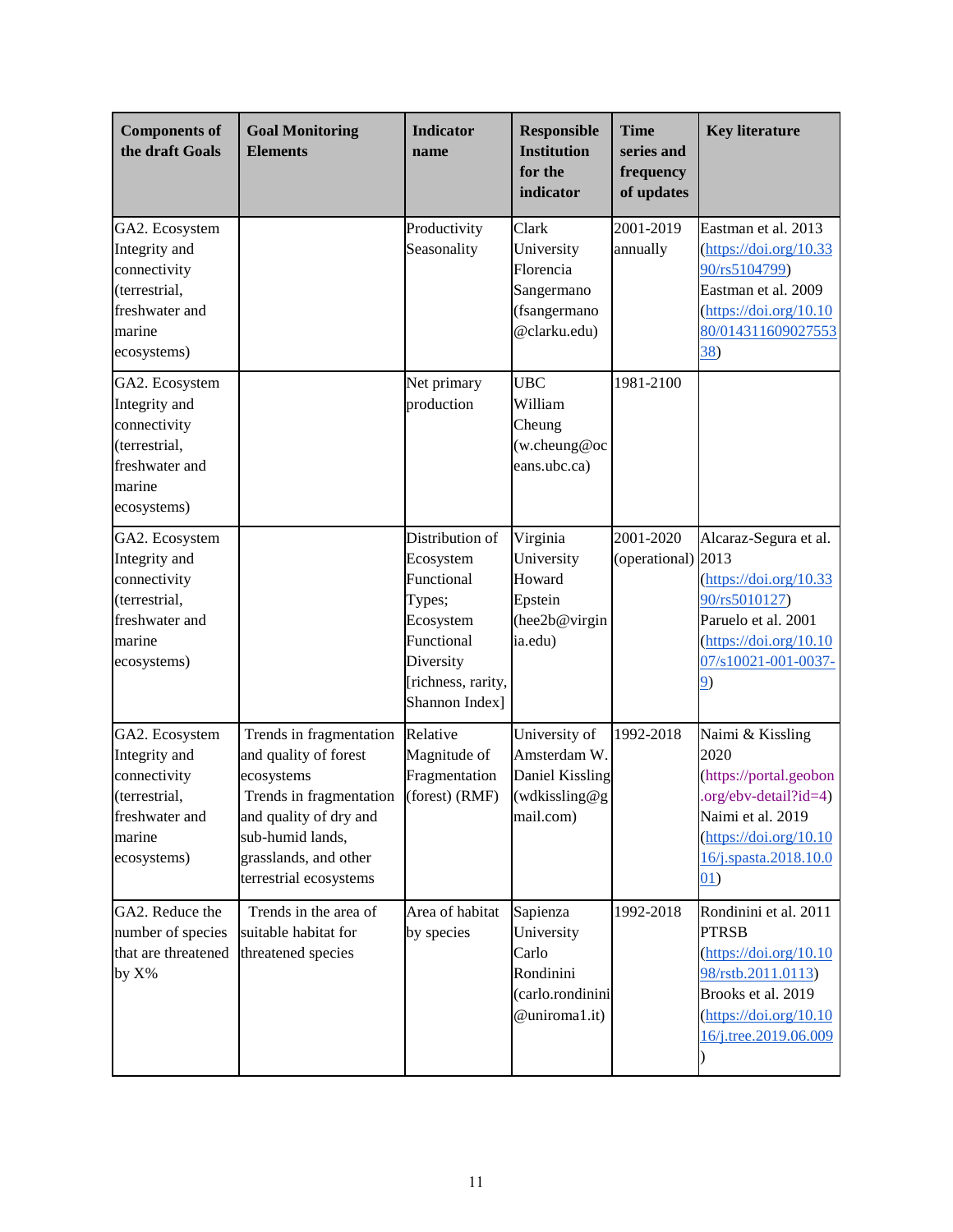| <b>Components of</b><br>the draft Goals | <b>Goal Monitoring</b><br><b>Elements</b>          | <b>Indicator</b><br>name                                                                                                                   | <b>Responsible</b><br><b>Institution</b><br>for the<br>indicator                                                                                        | <b>Time</b><br>series and<br>frequency<br>of updates | <b>Key literature</b>                                                                                                                                                                                              |
|-----------------------------------------|----------------------------------------------------|--------------------------------------------------------------------------------------------------------------------------------------------|---------------------------------------------------------------------------------------------------------------------------------------------------------|------------------------------------------------------|--------------------------------------------------------------------------------------------------------------------------------------------------------------------------------------------------------------------|
| GA5. Maintain<br>Genetic diversity      | Trends in the genetic<br>diversity of wild species | Number of<br>populations<br>within species<br>with effective<br>population size<br>(Ne) above 500<br>versus those<br>with Ne below<br>500. | <b>GEO BON</b><br>Genetic<br>Composition<br>Working<br>Group, IUCN<br>Conservation<br>Genetic<br>Specialist<br>Group, GBIKE<br>shoban@morto<br>narb.org | annually                                             | Hoban et al 2020<br>$(\frac{https://doi.org/10.10}{https://doi.org/10.10})$<br>16/j.biocon.2020.108<br>654)<br>Laikre et al 2020<br>$(\frac{https://doi.org/10.11}{https://doi.org/10.11})$<br>26/science.abb2748) |
| GA5. Maintain<br>Genetic diversity      | Trends in the genetic<br>diversity of wild species | The proportion<br>of distinct<br>populations<br>maintained<br>within species                                                               | <b>GEO BON</b><br>Genetic<br>Composition<br>Working<br>Group, IUCN<br>Conservation<br>Genetic<br>Specialist<br>Group, GBIKE<br>shoban@morto<br>narb.org | annually                                             | Hoban et al 2020<br>$(\frac{https://doi.org/10.10}{https://doi.org/10.10})$<br>16/j.biocon.2020.108<br>654)<br>Laikre et al 2020<br>$(\frac{https://doi.org/10.11}{https://doi.org/10.11})$<br>26/science.abb2748) |
| GA5. Maintain<br>Genetic diversity      | Trends in the genetic<br>diversity of wild species | Number of<br>species and<br>populations in<br>which genetic<br>diversity is<br>being monitored Conservation<br>using DNA<br>based methods  | <b>GEO BON</b><br>Genetic<br>Composition<br>Working<br>Group, IUCN<br>Genetic<br>Specialist<br>Group, GBIKE<br>shoban@morto<br>narb.org                 | annually                                             | Hoban et al 2020<br>$(\frac{https://doi.org/10.10}{https://doi.org/10.10})$<br>16/j.biocon.2020.108<br>654)<br>Laikre et al 2020<br>$(\text{https://doi.org/10.11})$<br>26/science.abb2748)                        |
| Ax                                      |                                                    | Terrestrial Mean PBL<br>species<br>abundance                                                                                               | Aafke Schipper<br>(Aafke.Schippe<br>r@pbl.nl)                                                                                                           | 1850 - 2050                                          | Schipper et al. 2020<br>$(\frac{https://doi.org/10.11}{https://doi.org/10.11})$<br>11/gcb.14848)                                                                                                                   |
| Ax                                      |                                                    | Species richness NHM<br>Changes in<br>local terrestrial                                                                                    | <b>Andy Purvis</b><br>(Andy.Purvis<br>@nhm.ac.uk)                                                                                                       | 01.1000-<br>12.2015                                  | Newbold et al. 2015<br>$(\frac{https://doi.org/10.10}{https://doi.org/10.10})$<br>38/nature14324)                                                                                                                  |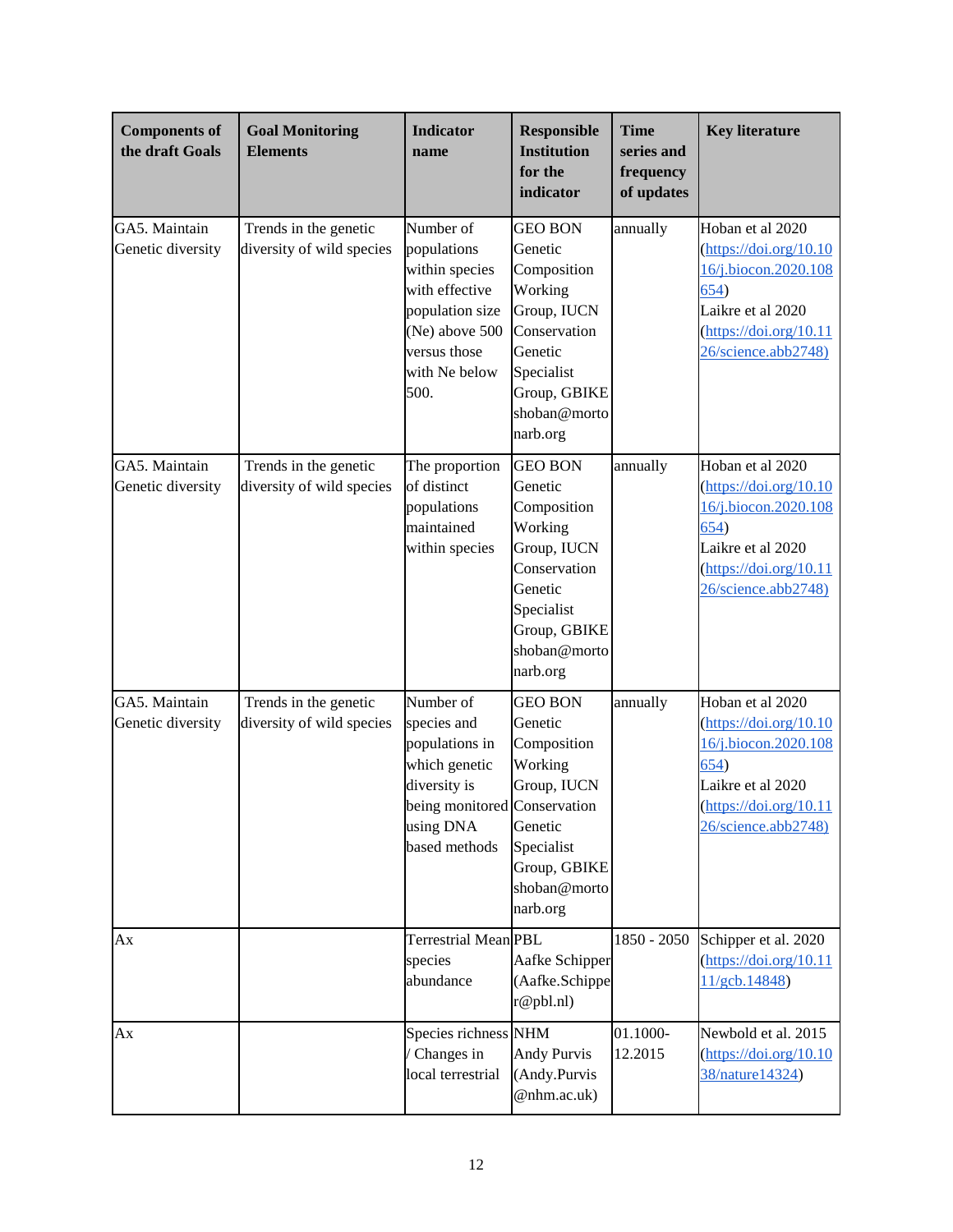| <b>Components of</b><br>the draft Goals | <b>Goal Monitoring</b><br><b>Elements</b> | <b>Indicator</b><br>name                                               | <b>Responsible</b><br><b>Institution</b><br>for the<br>indicator                  | <b>Time</b><br>series and<br>frequency<br>of updates | <b>Key literature</b>                                                                                                                                                                                                                                                                                        |
|-----------------------------------------|-------------------------------------------|------------------------------------------------------------------------|-----------------------------------------------------------------------------------|------------------------------------------------------|--------------------------------------------------------------------------------------------------------------------------------------------------------------------------------------------------------------------------------------------------------------------------------------------------------------|
|                                         |                                           | diversity<br>(PREDICTS)                                                |                                                                                   |                                                      | Hill et al. 2018<br>$(\frac{https://doi.org/10.11}{https://doi.org/10.11})$<br>01/311787)<br>Kim et al. 2018<br>$(\frac{https://doi.org/10.51}{https://doi.org/10.51})$<br>94/gmd-11-4537-<br>2018)                                                                                                          |
| Аx                                      |                                           | Overall<br>organism<br>abundance                                       | <b>NHM</b><br><b>Andy Purvis</b><br>(Andy.Purvis<br>@nhm.ac.uk)                   | 01.1000-<br>12.2015                                  | Newbold et al. 2015<br>$(\frac{https://doi.org/10.10}{https://doi.org/10.10})$<br>38/nature14324)<br>Hill et al. 2018 (doi:<br>$\frac{https://doi.org/10.110}{https://doi.org/10.110}$<br>1/311787<br>Kim et al. 2018<br>$(\frac{https://doi.org/10.51}{https://doi.org/10.51})$<br>94/gmd-11-4537-<br>2018) |
| Аx                                      |                                           | Current global<br>functional<br>diversity of<br>mammals and<br>birds   | Sapienza<br>University<br>Carlo<br>Rondinini<br>(carlo.rondinini<br>@uniroma1.it) | current                                              | Rondinini et al. 2011<br><b>PTRSB</b><br>$(\frac{https://doi.org/10.10}{https://doi.org/10.10})$<br>98/rstb.2011.0113)<br>Brooks et al. 2019<br>$(\frac{https://doi.org/10.10}{https://doi.org/10.10})$<br>16/j.tree.2019.06.009                                                                             |
| Ax                                      |                                           | Current global<br>phylogenetic<br>diversity of<br>mammals and<br>birds | Sapienza<br>University<br>Carlo<br>Rondinini<br>(carlo.rondinini<br>@uniroma1.it) | current                                              | Rondinini et al. 2011<br><b>PTRSB</b><br>$(\frac{https://doi.org/10.10}{https://doi.org/10.10})$<br>98/rstb.2011.0113)<br>Brooks et al. 2019<br>$(\frac{https://doi.org/10.10}{https://doi.org/10.10})$<br>16/j.tree.2019.06.009                                                                             |
| Ax                                      |                                           | Freshwater<br>mean species<br>abundance                                | <b>PBL</b><br>Jan Janse<br>(Jan.Janse@pb<br>1.n1)                                 | 2015(-2070)                                          | (1900-)1970-Janse et al. 2015<br>$(\frac{https://doi.org/10.10}{https://doi.org/10.10})$<br>16/j.envsci.2014.12.0<br>07)                                                                                                                                                                                     |
| Ax                                      |                                           | <b>Marine Biomass Memorial</b><br>density by size<br>class             | University of<br>Newfoundland                                                     | 1950-2005                                            | Tittensor et al. 2018<br><b>GMD</b><br>$(\frac{https://doi.org/10.51}{https://doi.org/10.51})$                                                                                                                                                                                                               |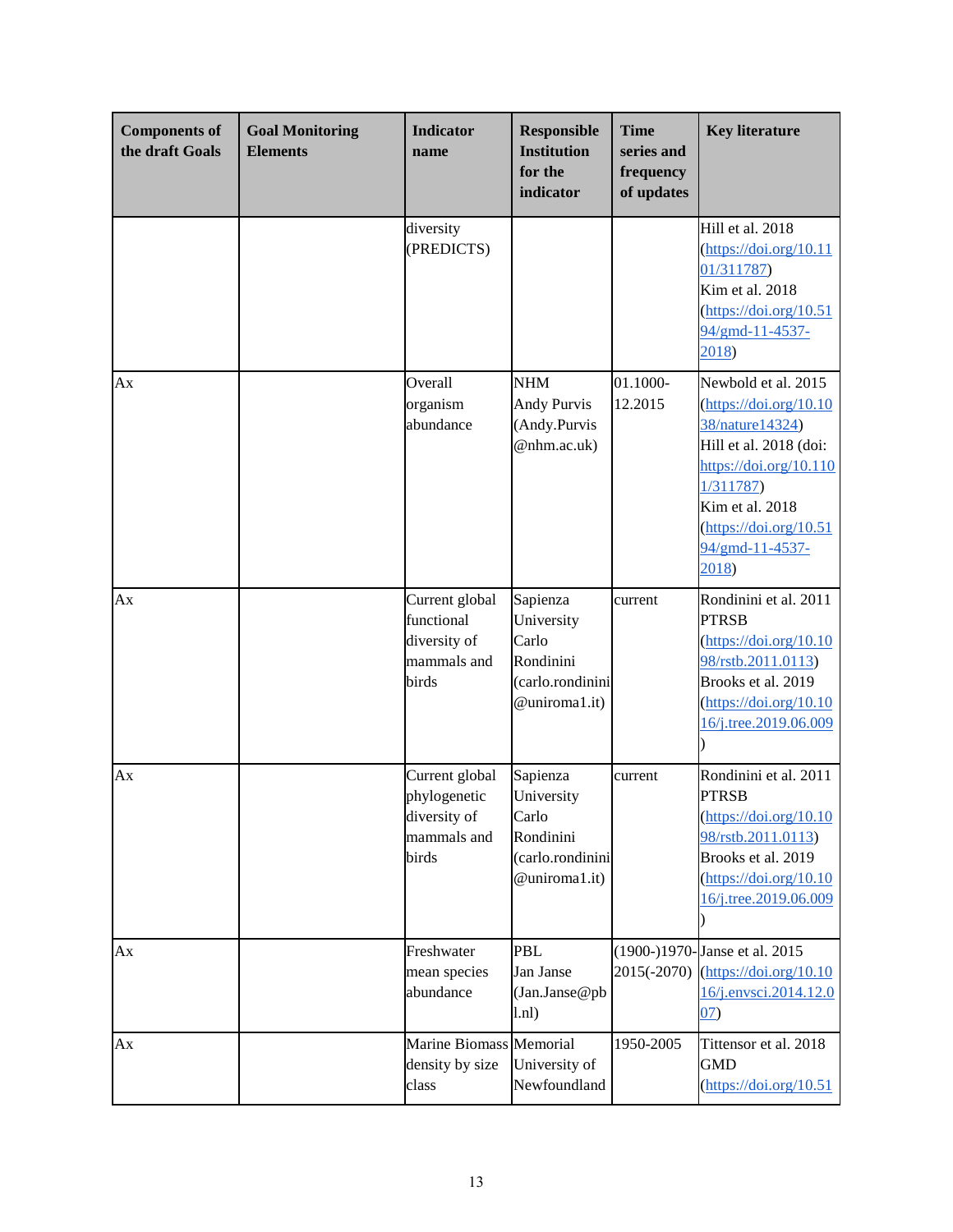| <b>Components of</b><br>the draft Goals                                                                              | <b>Goal Monitoring</b><br><b>Elements</b>                                           | <b>Indicator</b><br>name   | <b>Responsible</b><br><b>Institution</b><br>for the<br>indicator                            | <b>Time</b><br>series and<br>frequency<br>of updates                              | <b>Key literature</b>                                                                                                                                      |
|----------------------------------------------------------------------------------------------------------------------|-------------------------------------------------------------------------------------|----------------------------|---------------------------------------------------------------------------------------------|-----------------------------------------------------------------------------------|------------------------------------------------------------------------------------------------------------------------------------------------------------|
|                                                                                                                      |                                                                                     |                            | Tyler Eddy<br>(Tyler.Eddy@<br>mi.mun.ca)                                                    |                                                                                   | 94/gmd-11-1421-<br>2018)<br>Lotze et al. 2019<br><b>PNAS</b><br>$(\frac{https://doi.org/10.10}{https://doi.org/10.10})$<br>73/pnas.1900194116)             |
| Ax                                                                                                                   |                                                                                     | Marine Species<br>richness | <b>UBC</b><br>William<br>Cheung<br>(w.cheung@oc<br>eans.ubc.ca)                             | 1950 - 2100                                                                       |                                                                                                                                                            |
| GB1. Nature's<br>regulating<br>contributions<br>including climate<br>regulation, disaster<br>prevention and<br>other | Trends in pollination and Pollination<br>dispersal of seeds and<br>other propagules |                            | <b>PBL</b><br>Rob Alkemade<br>(Rob.Alkemad<br>e@pbl.nl)                                     | 1970-2050                                                                         | Stehfest et al. 2014<br>(https://www.pbl.nl/e<br>n/publications/integra<br>ted-assessment-of-<br>global-<br>environmental-<br>change-with-<br>$IMAGE-3.0)$ |
| GB1. Nature's<br>regulating<br>contributions<br>including climate<br>regulation, disaster<br>prevention and<br>other | Trends in regulation of<br>climate                                                  | Carbon storage             | <b>PBL</b><br>Rob Alkemade<br>(Rob.Alkemad<br>e@pbl.nl)                                     | 1970-2050                                                                         | Stehfest et al. 2014<br>(https://www.pbl.nl/e<br>n/publications/integra<br>ted-assessment-of-<br>global-<br>environmental-<br>change-with-<br>$IMAGE-3.0)$ |
| GB1. Nature's<br>regulating<br>contributions<br>including climate<br>regulation, disaster<br>prevention and<br>other | Trends in regulation of<br>climate                                                  | Carbon storage             | Stanford<br>University<br><b>Becky</b><br>Chaplin-<br>Kramer<br>(bchaplin@sta<br>nford.edu) | 2000-2018<br>(tbc)                                                                |                                                                                                                                                            |
| GB1. Nature's<br>regulating<br>contributions<br>including climate<br>regulation, disaster<br>prevention and<br>other | Trends in pollination and Pollination<br>dispersal of seeds and<br>other propagules |                            | Stanford<br>University<br><b>Becky</b><br>Chaplin-<br>Kramer<br>(bchaplin@sta<br>nford.edu) | 2015 land<br>cover (but<br>can do<br>annually),<br>crop types<br>are year<br>2000 | Chaplin-Kramer et al.<br>2019<br>$(\frac{https://dx.doi.org/10.$<br>1126/science.aaw337<br>$\overline{2}$                                                  |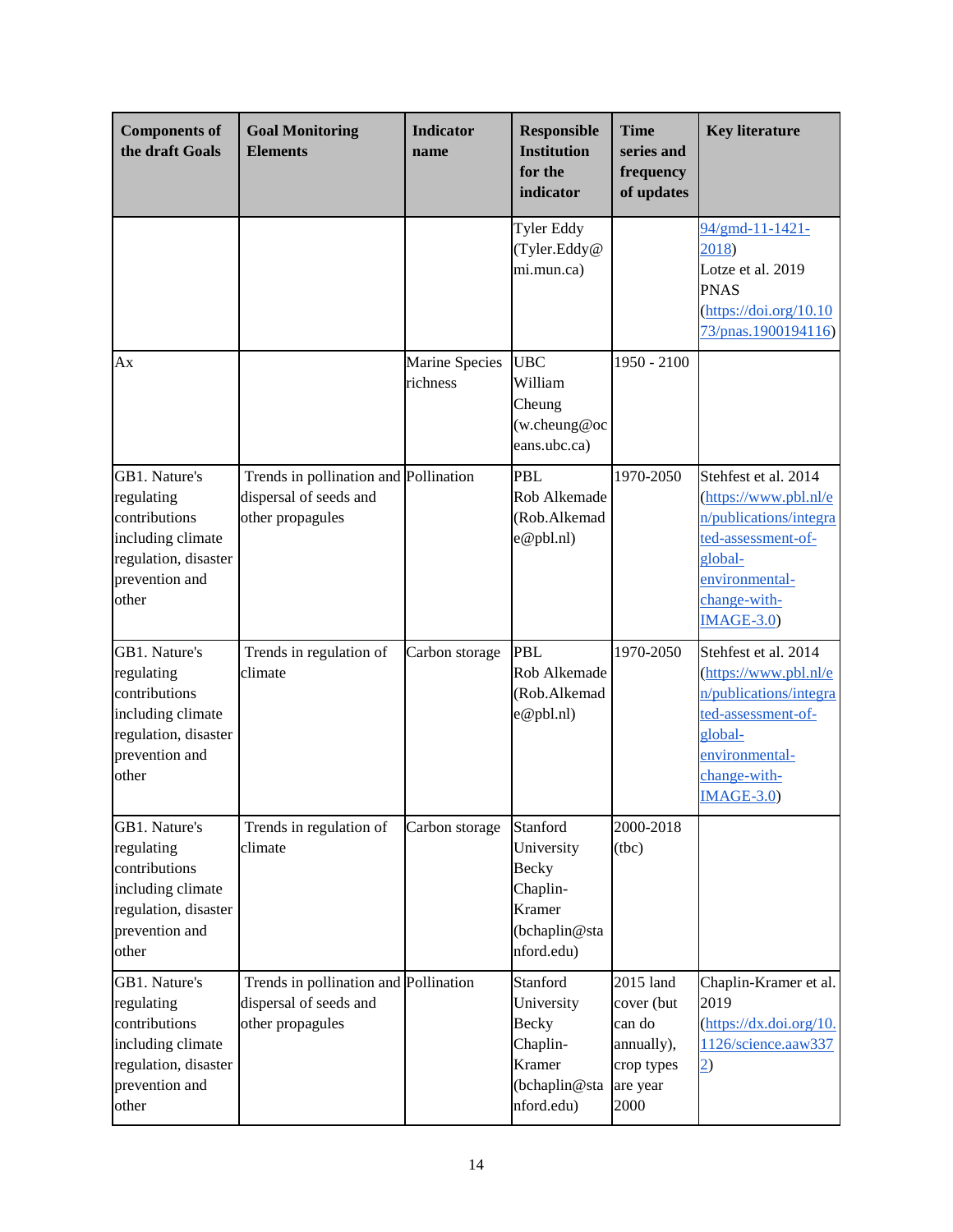| <b>Components of</b><br>the draft Goals                                                                              | <b>Goal Monitoring</b><br><b>Elements</b>                                           | <b>Indicator</b><br>name                   | <b>Responsible</b><br><b>Institution</b><br>for the<br>indicator                            | <b>Time</b><br>series and<br>frequency<br>of updates                                | <b>Key literature</b>                                                                                                                                                                                                           |
|----------------------------------------------------------------------------------------------------------------------|-------------------------------------------------------------------------------------|--------------------------------------------|---------------------------------------------------------------------------------------------|-------------------------------------------------------------------------------------|---------------------------------------------------------------------------------------------------------------------------------------------------------------------------------------------------------------------------------|
| GB1. Nature's<br>regulating<br>contributions<br>including climate<br>regulation, disaster<br>prevention and<br>other | Trends in formation,<br>protection and<br>decontamination of soils<br>and sediments | Sediment<br>retention                      | Stanford<br>University<br><b>Becky</b><br>Chaplin-<br>Kramer<br>(bchaplin@sta<br>nford.edu) | 2015 land<br>cover (but<br>can do<br>annually),<br>population<br>(every 5<br>years) |                                                                                                                                                                                                                                 |
| GB1. Nature's<br>regulating<br>contributions<br>including climate<br>regulation, disaster<br>prevention and<br>other | Trends in regulation of<br>hazards and extreme<br>events                            | River flood<br>protection                  | <b>PBL</b><br>Jan Janse<br>(Jan.Janse@pb<br>1.n1)                                           |                                                                                     | Ward et al. 2015<br>$(\frac{https://doi.org/10.10}{https://doi.org/10.10})$<br>38/nclimate2742)                                                                                                                                 |
| GB1. Nature's<br>regulating<br>contributions<br>including climate<br>regulation, disaster<br>prevention and<br>other | Trends in formation,<br>protection and<br>decontamination of soils<br>and sediments | Nitrogen<br>retention                      | Stanford<br>University<br><b>Becky</b><br>Chaplin-<br>Kramer<br>(bchaplin@sta<br>nford.edu) | 2015 land<br>cover (but<br>can do<br>annually),<br>population<br>(every 5<br>years) | Chaplin-Kramer et al.<br>2019<br>$(\frac{https://dx.doi.org/10.$<br>1126/science.aaw337<br>$\overline{2}$                                                                                                                       |
| GB1. Nature's<br>regulating<br>contributions<br>including climate<br>regulation, disaster<br>prevention and<br>other | Trends in regulation of<br>hazards and extreme<br>events                            | Coastal risk<br>reduction                  | Stanford<br>University<br>Becky<br>Chaplin-<br>Kramer<br>(bchaplin@sta<br>nford.edu)        | 2017 (as far<br>back as<br><b>UNEP-</b><br><b>WCMC</b><br>maps)                     | Chaplin-Kramer et al.<br>2019<br>$(\text{https://dx.doi.org/10.}$<br>1126/science.aaw337<br>$\overline{2}$                                                                                                                      |
| GB1. Nature's<br>regulating<br>contributions<br>including climate<br>regulation, disaster<br>prevention and<br>other | Trends in regulation of<br>freshwater quantity,<br>quality, location and<br>timing  | Water quality:<br>Nitrogen,<br>Phosphorous | PBL<br>Jan Janse<br>(Jan.Janse@pb<br>1.n1)                                                  | 1900-2050                                                                           | Beusen et al. 2015<br>$(\frac{http://www.geosci-1}{http://www.geosci-1})$<br>model-<br>dev.net/8/4045/2015/)<br>Janssen et al 2019<br>$(\frac{https://doi.org/10.10}{https://doi.org/10.10})$<br>16/j.scitotenv.2019.0<br>4.443 |